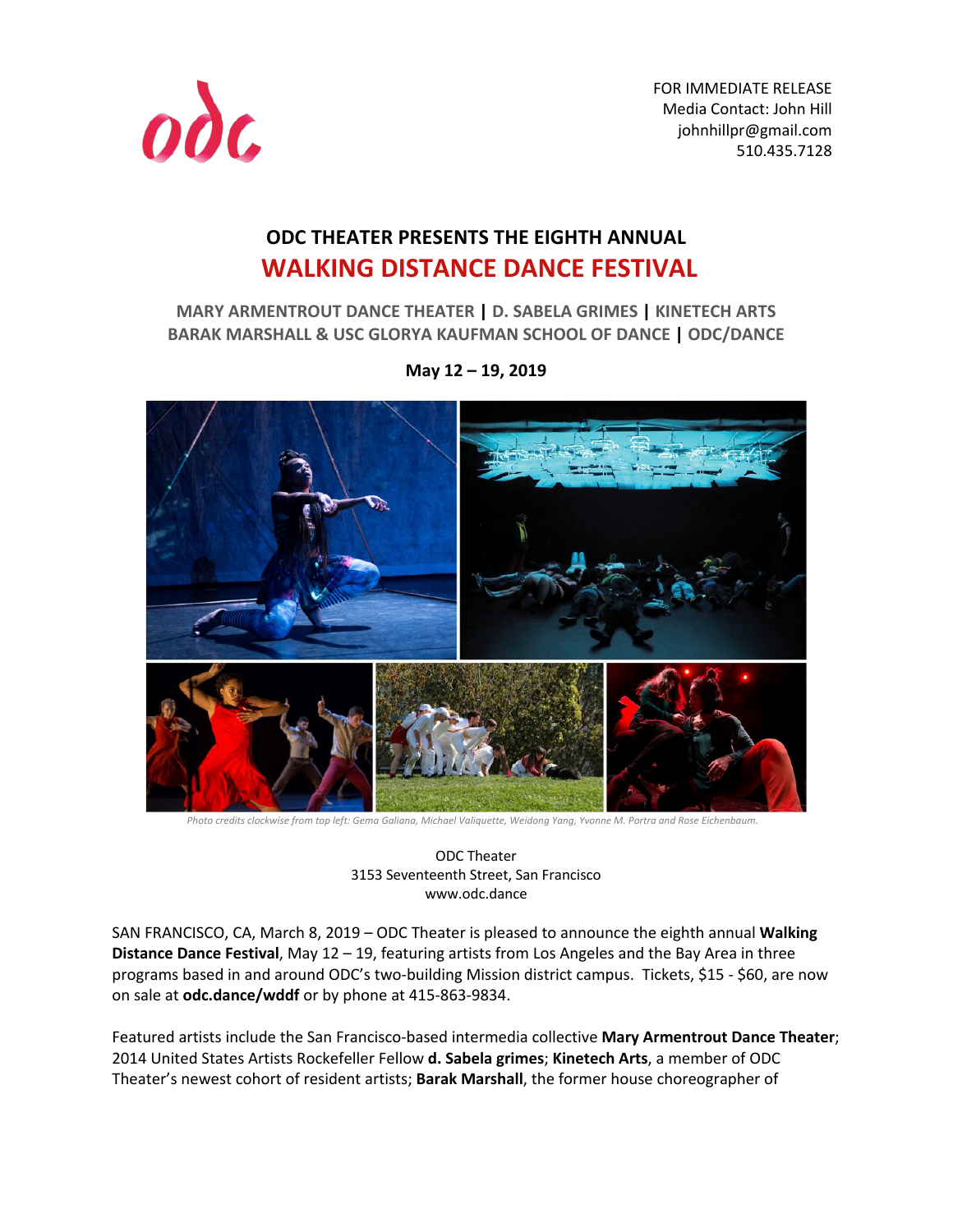Batsheva Dance Company, now artist in residence at the **University of Southern California's Glorya Kaufman School of Dance**; and **ODC/Dance** Associate Choreographer and ODC School Director **Kimi Okada**.

"This year's Festival invites deep listening both within the body and across landscapes and public space," said ODC Theater Director **Julie Potter**. "It offers opportunities to dip into the speculative future, consider biorhythms of the heart and to enjoy a playful appearance by a cast of canines.

### **PROGRAM 1**

**Mary Armentrout Dance Theater** | *listening creates an opening* **May 12 - 14, 2019** Sunday to Tuesday at 6:30 p.m.

Mary Armentrout Dance Theater kicks off the Walking Distance Dance Festival, Sunday, May 12 to Tuesday, May 14, with three performances of *listening creates an opening*, a roving "technology/embodiment puzzle," that will lead audiences on a circuitous path into and out of ODC Theater with stops at Blackbird Guitars on Folsom Street and Chan Kaajal Park at Folsom and Shotwell Streets. *Listening creates an opening* "asks how we listen and what we hear – and what we do next once we have started to hear." Based in San Francisco, Mary Armentrout Dance Theater is the collaborative team of **Mary Armentrout** (performance/video), **Evelyn Ficarra** (sound/installation) and **Ian Winters** (video/installation). *Listening creates* started as a commissioned project of EMPAC, the Experimental Media and Performance Arts Center at Rensselaer Polytechnic Institute in Troy, New York.

## **PROGRAM 2**

**I. Kinetech Arts** | *Resonant Frequencies*

**II. USC Glorya Kaufman School of Dance** | *MONGER* by Barak Marshall **May 16 - 17, 2019**  Thursday and Friday at 7 p.m.

The Walking Distance Dance Festival continues Thursday and Friday, May  $16 - 17$ , with a double bill featuring Kinetech Arts and the USC Glorya Kaufman School of Dance. Founded in 2013 by **Daiane Lopes da Silva** and **Weidong Yang**, Kinetech Arts creates performances at the intersection of dance and technology. For Walking Distance, ODC Theater will present Kinetech's *Resonant Frequencies*, an immersive performance combining biometric data from dancers' hearts in real time with dance, poetry and music. "We strive to illuminate information on the essence of our beings, our need for intimacy, connection, trust and our most current state as individuals and as a community," said Yang. *Resonant Frequencies* will take place in ODC Theater.

Across the street in Studio B. at ODC Dance Commons, ten male dancers from USC Kaufman will perform *MONGER* choreographed by Barak Marshall. Since welcoming its inaugural class in fall 2015, USC Kaufman has hosted some of the leading artistic voices in dance, and Artist-in-Residence Marshall will set his work on the students and travel with them to San Francisco. *MONGER* tells the story of a group of servants trapped in the basement of the house of an abusive mistress. With elements from Gypsy, Balkan, rock and Western classical music, this physical theater piece explores the compromises one makes in order to survive. *MONGER* premiered October 25, 2008 in Tel Aviv.

#### **PROGRAM 3**

**I. ODC/Dance** | *Canine Comfort*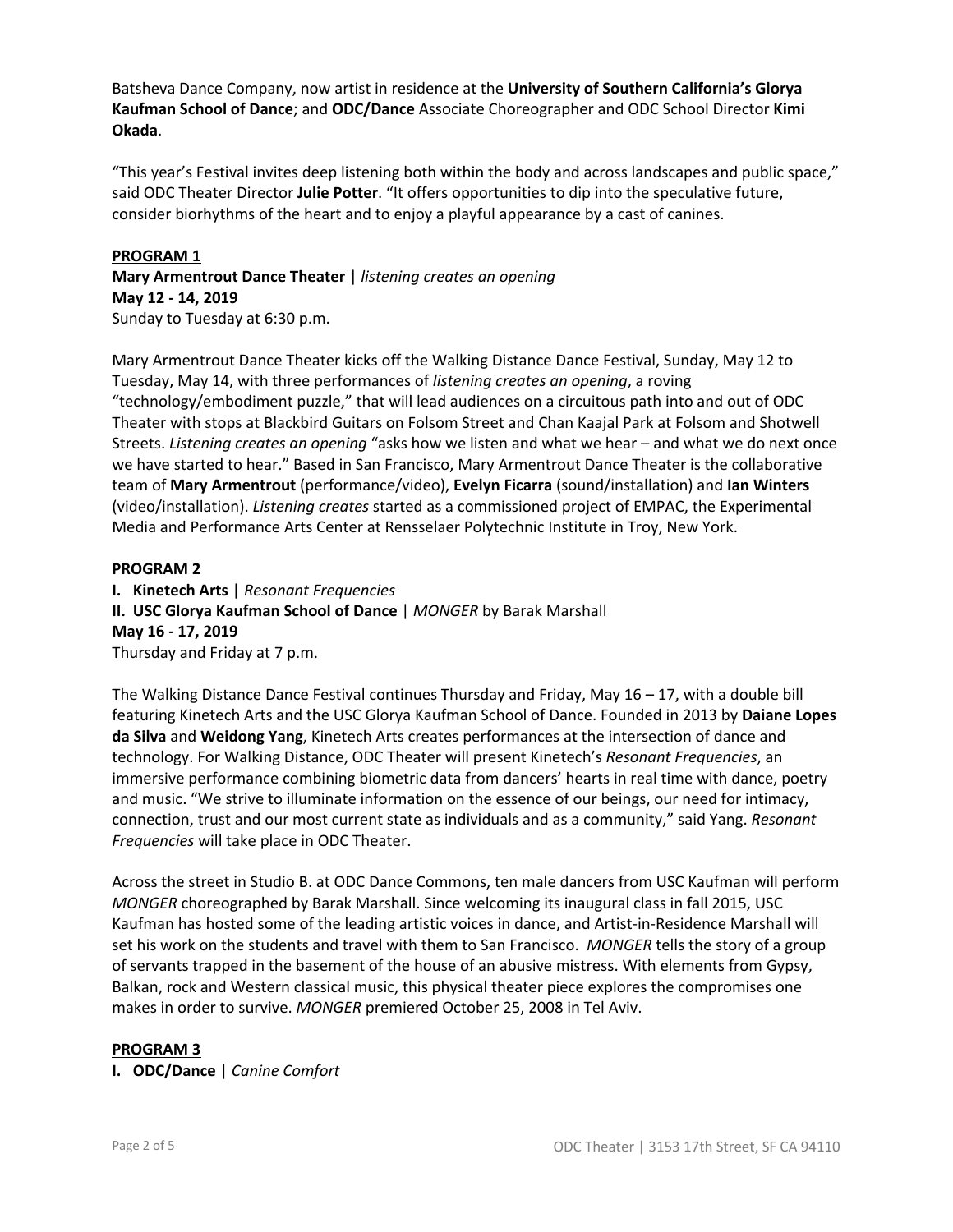**II. d. Sabela grimes** | *ELECTROGYNOUS* **May 18 - 19, 2019**  Saturday at 2 p.m. and 6:30 p.m. Sunday at 6:30 p.m.

USC Kaufman will also be represented on the final weekend of Walking Distance, May 18 – 19, with performances by d. Sabela grimes in a double bill with ODC/Dance. An assistant professor of practice at USC Kaufman, with specialties in hip hop, dance history and improvisation, grimes has been described as "the Los Angeles dance world's best-kept secret" and "one of a mere handful of artists who make up the vanguard of hip-hop fusion" (*Los Angeles Times*). In its Bay Area premiere, *ELECTROGYNOUS* marries Afrofuturistic soundscapes, video projection and movement. "Black gender spectrums are infinite, multidimensional and distinct manifestations of wombniversal consciousness," writes grimes. *ELECTROGYNOUS* will take place inside ODC Theater.

Audiences will cross the street to Chan Kaajal Park for the final performance of the Festival. ODC/Dance returns with an expanded version of *Canine Comfort*, Kimi Okada's love letter to her dog in a time of personal loss. A 12-minute version of *Canine Comfort*, titled *Gifts of Solace*, premiered at last year's San Francisco Trolley Dances. The full company piece, which required a cast of 15 dogs, was Okada's first foray in choreographing animals.

Additional offerings of the Festival this year include several master classes as part of the ODC School Hotspot featuring Walking Distance artists, as well as a DIY heart rate monitor workshop with Kinetech Arts and a Theater member after-party. For more information, please visit **odc.dance/wddf**.

*The Walking Distance Dance Festival is made possible with generous support from the New England Foundation for the Arts, the Artistic Venture Fund at ODC, the National Endowment for the Arts and the Andrew W. Mellon Foundation.*

#### **ABOUT ODC THEATER**

ODC Theater participates in the creation of new works through commissioning, presenting, mentorship and space access; it develops informed, engaged and committed audiences; and it advocates for the performing arts as an essential component to the region's economic and cultural development. The Theater is the site of over 120 performances a year involving nearly 1,000 local, regional, national and international artists.

Since 1976, ODC Theater has been the mobilizing force behind countless San Francisco artists and the foothold for national and international touring artists seeking debut in the Bay Area. The Theater, founded by Brenda Way and currently under the direction of Julie Potter, has earned its place as a cultural incubator by dedicating itself to creative change-makers, those leaders who give the Bay Area its unmistakable definition and flare. Nationally known artists Spaulding Gray, Diamanda Galas, Bill T. Jones, Eiko & Koma, Ronald K. Brown/EVIDENCE, Karole Armitage, Sarah Michelson, Brian Brooks and John Heginbotham are among those whose first San Francisco appearance occurred at ODC Theater. For more information about ODC Theater and all its programs visit www.odc.dance.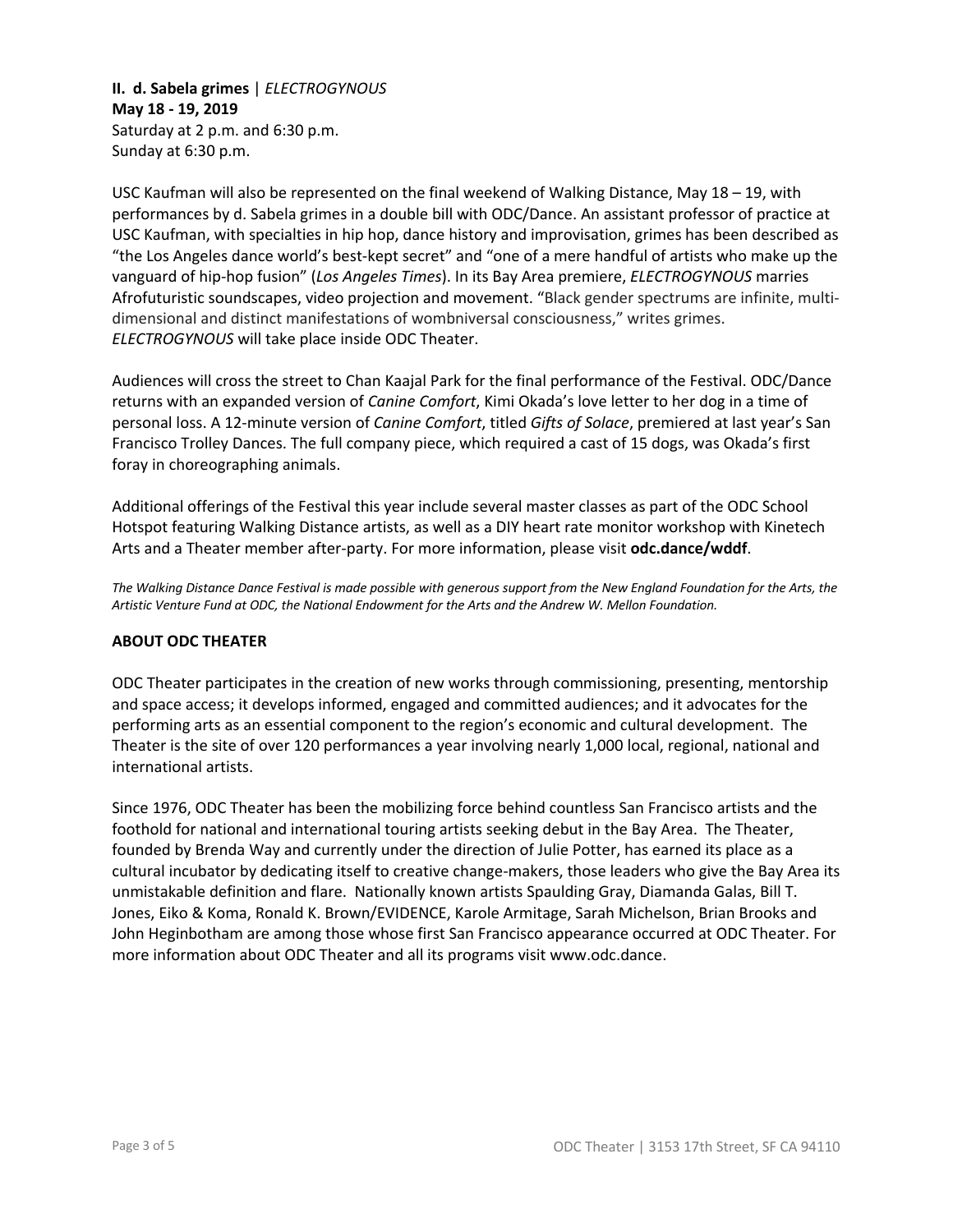# FACT SHEET

## **WHAT:**

ODC Theater presents the eighth annual **WALKING DISTANCE DANCE FESTIVAL** featuring **Mary Armentrout Dance Theater**, **d. Sabela grimes**, **Kinetech Arts**, the **USC Glorya Kaufman School of Dance** with **Barak Marshall**, and **ODC/Dance**.

*listening creates an opening* by Mary Armentrout Dance Theater (West Coast premiere) *ELECTROGYNOUS* by d. Sabela grimes *Resonant Frequencies*, by Kinetech Arts *MONGER*, USC Glorya Kaufman School of Dance with Barak Marshall *Canine Comfort*, ODC/Dance

#### **WHEN:**

**May 12 – 19, 2019**

**PROGRAM 1: Mary Armentrout Dance Theater |** *listening creates an opening*

Sunday, May 12, 2019 at 6:30 p.m. Monday, May 13, 2019 at 6:30 p.m. Tuesday, May 14, 2019 at 6:30 p.m.

#### **PROGRAM 2:**

**Kinetech Arts |** *Resonant Frequencies* **USC Glorya Kaufman School of Dance |** *MONGER* by Barak Marshall

Thursday, May 16, 2019 at 7 p.m. Friday, May 17, 2019 at 7 p.m.

#### **PROGRAM 3:**

**ODC/Dance |** *Canine Comfort* **d. Sabela grimes |** *ELECTROGYNOUS*

Saturday, May 18, 2019 at 2 p.m. Saturday, May 18, 2019 at 6:30 p.m. Sunday, May 19, 2019 at 6:30 p.m.

## **WHERE:**

**ODC Theater** 3153 17th Street San Francisco, CA 94110

**Studio B** at **ODC Dance Commons** 351 Shotwell Street San Francisco, CA 94110